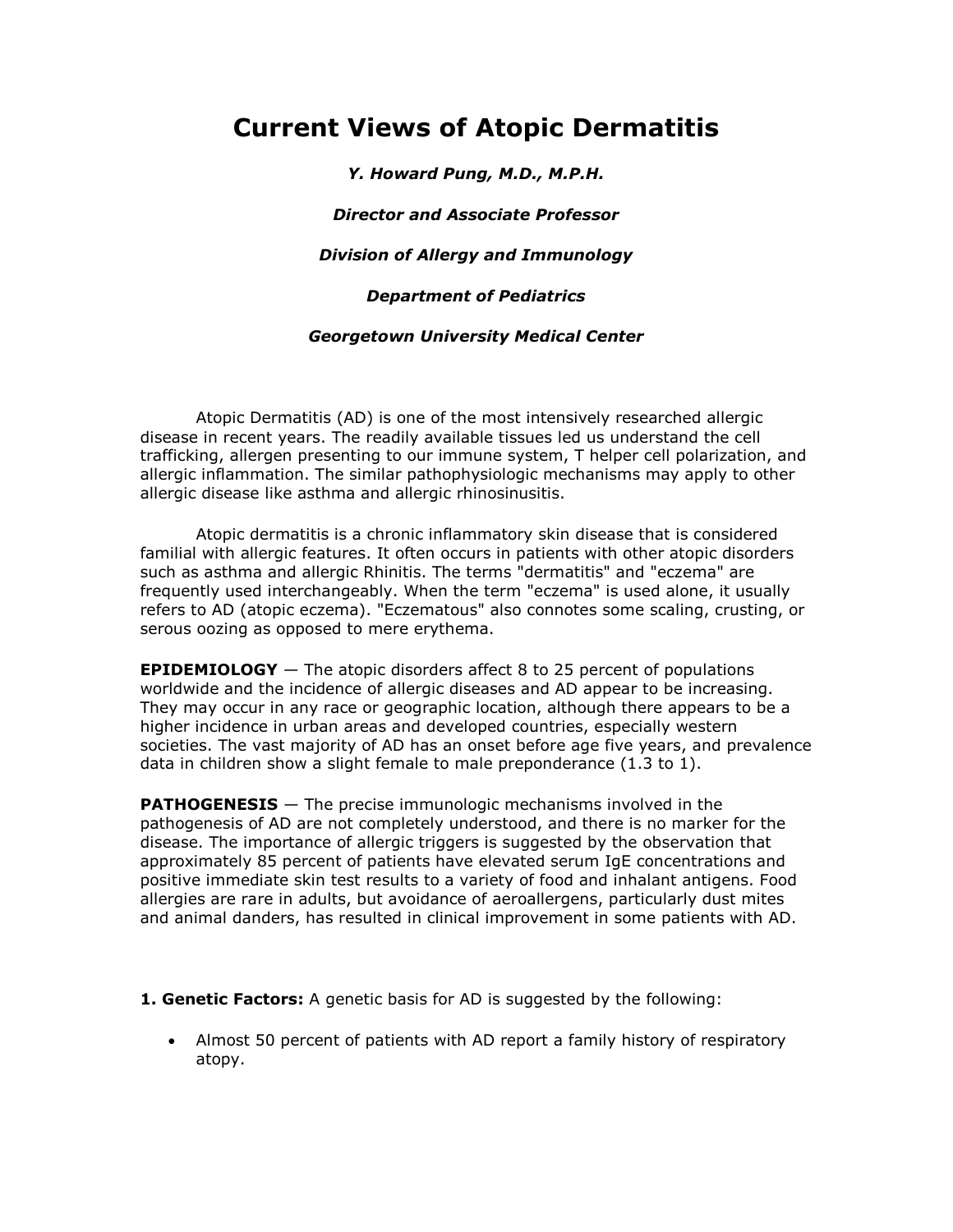- Scandinavian studies have found that a monozygotic twin of an affected twin partner has a higher risk of the disease than a dizygotic twin partner; the risk in the latter is similar to that of ordinary siblings.
- Chromosome studies have suggested that the trait for atopy may be inherited via a maternal gene located on chromosome 11; clinical studies demonstrate a higher risk for atopy if a child's mother rather than father has atopy. Linkage on chromosome 3q21, 1q21, 17q25, and 20p also have been reported; all of these loci correspond closely with known psoriasis loci.

## **2. Skin barrier dysfunction**

AD is characterized by dry skin, even involving nonlesional skin and increased transepidermal water loss. In particular, ceramides serve as the major waterretaining molecules in the extracellular space of the cornified envelope, and the barrier function of these complex structures is provided by a matrix of structural proteins, which are bound to ceramides. A reduced content of ceramides has been reported in the cornified envelope of both lesional and nonlesional skin in patients with AD. Changes in stratum corneum pH levels have been found in patients with AD and might impair lipid metabolism in the skin. Overexpression of stratum corneum chymotryptic enzyme is also likely to contribute to the breakdown of the AD epidermal barrier. This would allow penetration of irritants and allergens, which trigger an inflammatory response, thus contributing to the cutaneous hyperreactivity characteristic of AD. The increased susceptibility to irritants in patients with AD might therefore represent a primary defect of epidermal differentiation compounded by the presence of inflammation-induced skin damage.

**The Itch-Scratch Cycle**: Scratching or rubbing the skin can make the itch and rash of AD worse. Scratching causes further irritation, injures the skin, and increases itchiness. This is called the itch-scratch cycle.

# **3. Allergens**

• **Food.** Placebo-controlled food challenge studies have demonstrated that food allergens can induce eczematoid skin rashes in a subset of infants and children with AD. In some patients urticarial reactions can trigger the itchscratch cycle that flares this skin condition. Children with food allergy have positive immediate skin test responses or serum IgE directed to various foods, particularly egg, milk, wheat, soy, and peanut. Food allergen–specific T cells have been cloned from the skin lesions of patients with AD, providing direct evidence that foods can contribute to skin immune responses. In addition, it is well established that food can exacerbate AD both through allergic and nonallergic hypersensitivity reactions. Furthermore, direct contact with the skin (eg, in the preparation of meals or when feeding infants) might be an important factor for the aggravation of eczema.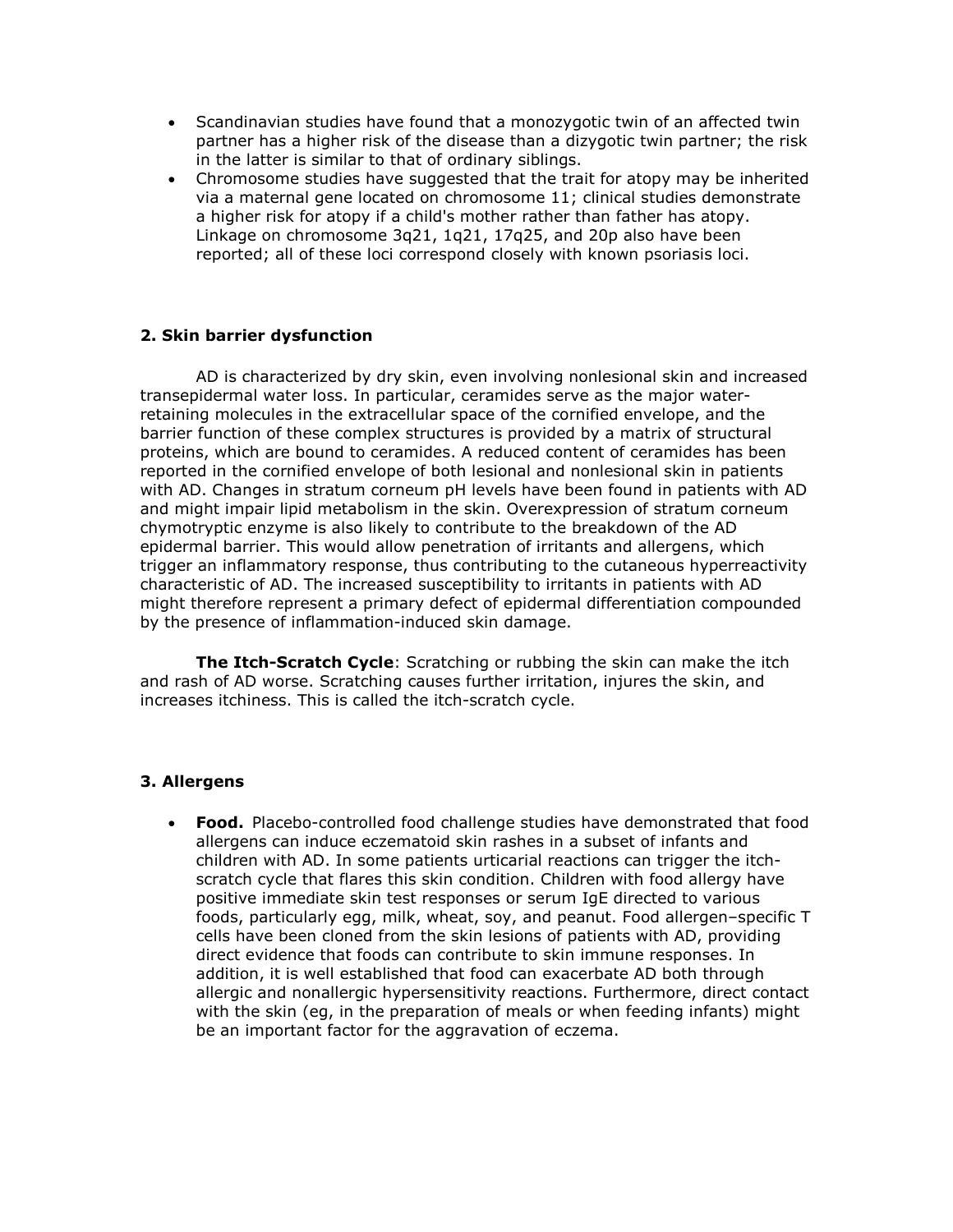• **Dust Mites & Aeroallergens.** Beyond the age of 3 years, food allergy is frequently outgrown, but sensitization to inhalant allergens is common. Pruritus and skin lesions can develop after intranasal or bronchial inhalation challenge with aeroallergens in patients with AD. Epicutaneous application of aeroallergens (eg, house dust mites, weeds, animal danders, and molds) by means of the APT on uninvolved skin of patients with AD elicits eczematoid reactions in a subset of patients with AD. A combination of effective house dust mite reduction measures has been reported to improve AD. The isolation from AD skin lesions and allergen patch test sites of T cells that selectively respond to Dermatophagoides pteronyssinus (Der p 1) and other aeroallergens supports the concept that immune responses in AD skin can be elicited by inhalant allergens.

#### **4. Microorganisms**

**Superantigens**: Most patients with AD are colonized with S aureus and experience exacerbation of their skin disease after infection with this organism. In patients with AD with bacterial infection, treatment with antistaphylococcal antibiotics can result in reduction of skin disease. An important strategy by which S aureus exacerbates AD is by secreting toxins called **superantigens**, which stimulate activation of T cells and macrophages. Most patients with AD make specific IgE antibodies directed against staphylococcal superantigens, which correlate with skin disease severity. Superantigens also induce corticosteroid resistance, thereby complicating their response to therapy.

**Antimicrobial peptides deficiency** (e.g. defensins): AD skin has also been found to be deficient in antimicrobial peptides needed for host defense against bacteria, fungi, and viruses. This constellation of genes is underexpressed because of the significant upregulation of TH2 cytokines in AD (e.g. IL-4). Along with lower levels of proinflammatory cytokines, such as TNF-α and IFN-γ, the decrease in antimicrobial defenses within patients with AD might explain their increased susceptibility to skin infections compared with that seen in patients with psoriasis.

Patients with AD have an increased propensity toward disseminated infections with herpes simplex or vaccinia virus. Susceptibility to severe viral infections, such as eczema herpeticum or eczema vaccinatum, might be linked to the severity of atopy. As such, smallpox vaccination is contraindicated in patients with AD unless there is imminent danger of exposure to smallpox.

There is increasing evidence that the opportunistic yeast Malassezia species represents a contributing factor in AD. Several studies have demonstrated the presence of specific serum IgE, a positive skin prick test (SPT) response, and a positive APT response against Malassezia species in adults with AD. IgE sensitization to Malassezia species is specific for patients with AD but is not seen in patients with asthma or allergic rhinitis.

On the other hand, the gut microflora may be a natural source of immune modulation that prevents atopic disease. In one study, administration of a probiotic containing a Lactobacillus strain prenatally to pregnant women who had at least one first-degree relative (or partner) with atopic eczema, and postnatally for six months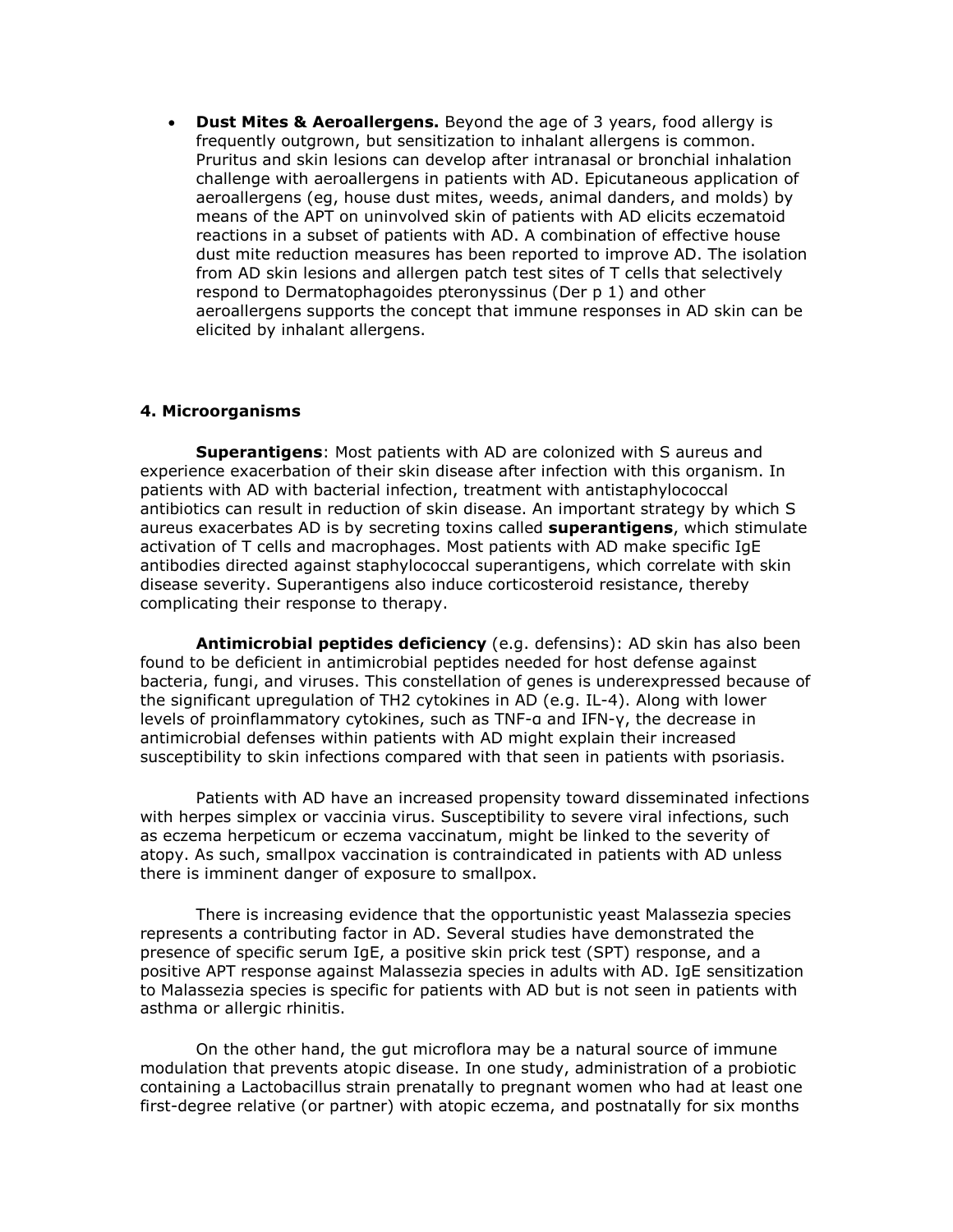to their infants, resulted in a significant reduction in the frequency of atopic disease in the children compared with administration of placebo (23 versus 46 percent). Exclusive breast feeding during the first three months of life also has been associated with a lower incidence of AD during childhood in children with a family history of atopy.

# **5. Irritating Factors:**

- **Irritants:** An irritant is something that causes burning, itching or redness. Almost anything can be irritating to the skin when the rash of AD is severe. Chemicals, solvents, soaps, detergents, fragrances, some ingredients in skin care products, some fabrics, and smoke are irritants the patients may need to avoid.
- **Temperature and Humidity:** Cold weather, heat and sweating may make AD worse. Extremes of temperature and humidity can be a problem for people with AD. Sweating caused by overheating and high humidity can irritate the skin. Low humidity causes water to be lost from the skin. This can lead to dryness and skin irritation.
- **Emotions and Stress:** Emotions and stress do not cause AD, but they may bring on itching and scratching. Anger, frustration and embarrassment can cause flushing and itching. Day to day stresses as well as major stressful events can lead to or worsen the itch-scratch-itch.

**CLINICAL MANIFESTATIONS AND DIAGNOSIS** — Most patients have manifestations of AD by age five to seven years. In children, acute skin lesions that appear as intensely pruritic erythematous patches with papules and some scaling can be seen on the face, scalp, extremities, or trunk; diaper areas are usually spared.

Acute lesions can include vesicles and there can be serous exudate in severe cases. The skin lesions in older individuals with more chronic disease are characterized by thickened skin, increased skin markings (lichenification), and excoriated and fibrotic papules. In adults, the flexural areas (neck, antecubital fossae, and popliteal fossae) are most commonly involved; other common sites include the face, wrists, and forearms. In severe cases, any area of the body can be involved, although it is uncommon to see lesions in the axillary, gluteal, or groin area; lesions in these locations should prompt consideration of other diagnoses such as psoriasis. The presence of pustules within areas of dermatitis suggests secondary infection with Staphylococcus aureus.

The diagnosis of AD is predominantly clinical; there are no objective diagnostic tests. Pruritus, a chronic recurring course of dermatitis, a positive family history of atopy, and the early age of onset are the most important features that suggest the diagnosis. The distribution and collection of skin findings is more important than the appearance of individual lesions. Other physical findings that support the diagnosis of AD include xerosis (dry skin), infraorbital skin folds (Dennie Morgan lines), periorbital darkening, hyperlinear palms (accentuation of fine palmar skin lines), and keratosis pilaris (follicular accentuation that is usually present on the extensor surfaces of the upper arms).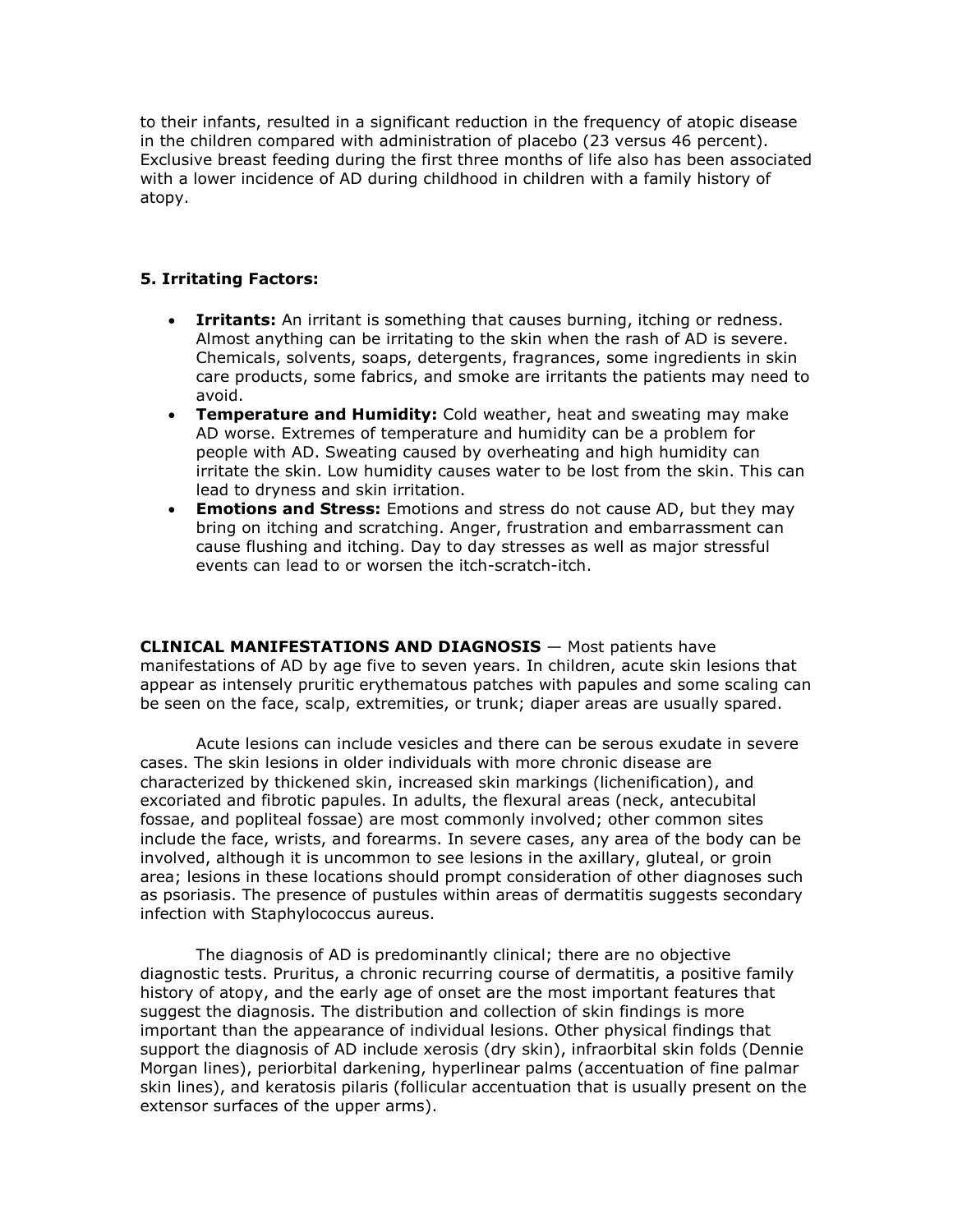**Differential diagnosis** — The differential diagnosis of AD includes other eczematous disorders such as contact dermatitis, seborrheic dermatitis, and drug reactions. In infants, considerations include psoriasis, scabies, Wiskott-Aldrich syndrome, and hyperimmunoglobulin E syndrome.

# **TREATMENT**

**1. Skin Care:** Maintaining skin hydration is the most critical therapeutic goal of the management of AD.

**"Soak And Seal": Maintaining skin hydration** — Evaporation of water on the skin leads to xerosis in patients with AD; skin hydration is a key component of their overall management.

- Take at least one bath or shower per day. Use warm, not hot, water for at least 15-20 minutes. Avoid scrubbing your skin with a washcloth.
- Use a gentle cleansing bar or wash such as Dove®, Oil of Olay®, Eucerin®, Basis®, Cetaphil®, Aveeno® or Oilatum®.
- Gently pat away excess water (within 3 minutes of a bath or shower). Apply the moisturizer or the special skin medications onto the damp skin. This will seal in the water and make the skin less dry and itchy.
- Apply special skin medications to the areas affected with rash that is red and/or scaly. The most common skin medications used to treat the skin inflammation are topical steroids or topical immunomodulators (TIMS). Used correctly, these medications are safe and effective.
- Apply moisturizer everywhere on the skin which has not received medication. Moisturizers are available in many forms. Creams and ointments are more beneficial than lotions. Vaseline® is a good occlusive preparation to seal in the water; however, it contains no water so it only works effectively after a soaking bath.

# **2. Enviromental Control:**

# **A. Reduce skin irritation**

- Avoid scratching or rubbing the skin. This can make the itch worse. Apply moisturizer whenever the skin feels dry or itchy.
- Wash all new clothes before wearing them. This removes formaldehyde and other potentially irritating chemicals which are used during production and packing.
- Add a second rinse cycle to ensure removal of soap, if you are concerned. Residual laundry detergent, particularly the perfume or dye, may be irritating when it remains in the clothing. Changing to a liquid or milder detergent may also be helpful.
- Wear garments that allow air to pass freely to your skin. Open weave, loosefitting, cotton-blend clothing may be most comfortable. Avoid wearing wool.
- Work and sleep in comfortable surroundings with a fairly constant temperature and humidity level.
- Keep fingernails very short and smooth to help prevent damage due to scratching.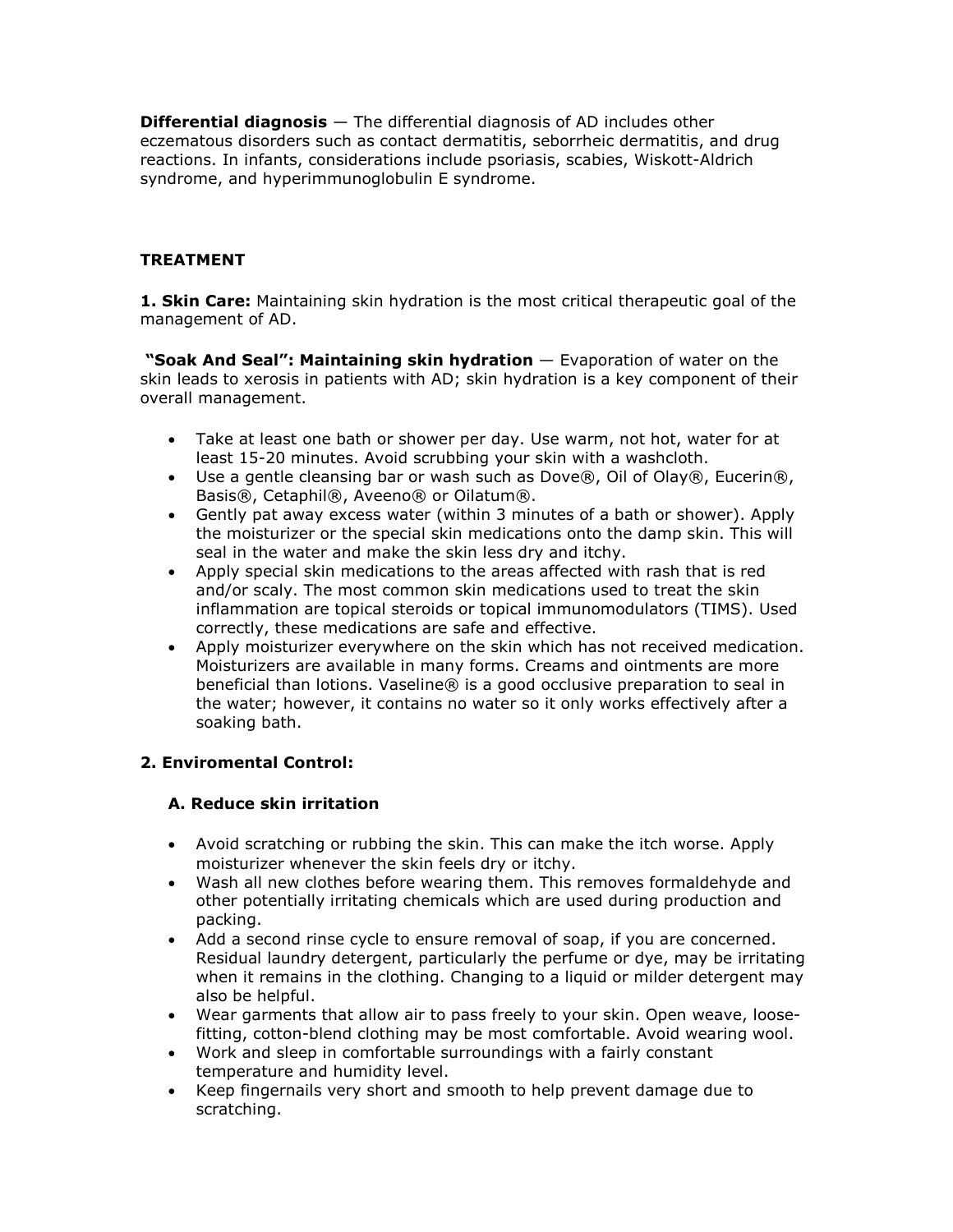- Appropriate use of sedating antihistamines may reduce itching to some degree through their tranquilizing and sedative effects.
- Use sunscreen on a regular basis and always avoid getting sunburned. Use a sunscreen with an SPF of 15 or higher. Sunscreens made for the face are often less irritating than regular sunscreens.
- Residual chlorine or bromine on the skin after swimming in a pool or hot tub may be irritating. Take a quick shower or bath immediately after swimming, washing with a mild cleanser from head to toe, and then apply an appropriate moisturizer.

# **B. Dust Mites & Aeroallergens Avoidance:**

- Wash all blankets, sheets, pillowcases, and mattress pads, if used, in hot water (130º) every two weeks.
- Encase mattress and box spring in zippered allergen-impermeable covers.
- Encase comforters and pillows in zippered allergen-impermeable covers or wash every two weeks in hot waters (130°).
- Use wipeable furniture (wood, plastic, vinyl or leather) in place of upholstered furniture.
- Remove carpeting if at all possible.
- Take steps to reduce carpet allergen levels:
- Vacuum weekly using a mask.
- Use vacuum cleaner with HEPA filter.
- Mites grow best at 75-80% relative humidity but cannot live at less than 50% humidity. Take steps to reduce humidity:
- Use air conditioning.
- Use dehumidification units.

**3. Diet Elimination:** In pediatric population, avoidance of certain foods can be helpful. Common food triggers include eggs, nuts, peanut butter, chocolate, milk, seafoods, and soya.

# **4. Medication**

- **Corticosteroids** A low potency corticosteroid cream or ointment (eg, 1 or 2.5 percent hydrocortisone) is effective for patients with mild AD. A medium potency corticosteroid ointment (eg, triamcinolone 0.1 percent) may be needed for those with more severe disease. Higher potency topical corticosteroids can be used for up to 10 days in some patients with acute flares, and then replaced with lower potency preparations until the lesions resolve. Potent steroids (class I-IV) are generally avoided in skin folds and on the face; however, limited brief use of potent steroids may produce a rapid response after which patients can be switched to lower potency preparations. An acute exacerbation of chronic AD can sometimes be aborted by a short course of systemic corticosteroids (eg, prednisone 40 to 60 mg/day for three to four days, then 20 to 30 mg/day for three to four days).
- **Controlling pruritus** Antihistamines are widely used as a therapeutic adjunct in patients with AD to treat both pruritus and eye irritation. The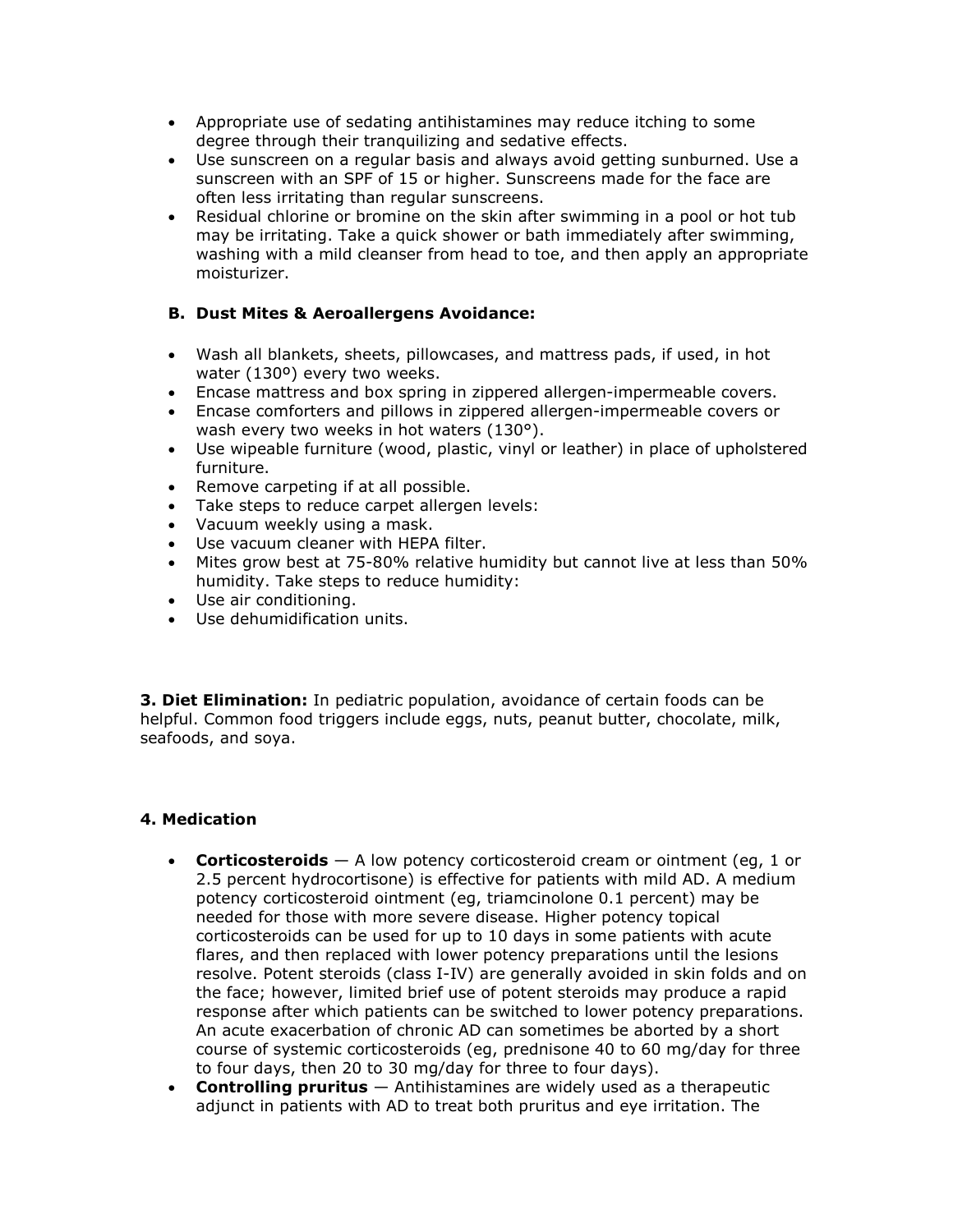sedating antihistamines appear to be most effective (eg, diphenhydramine, hydroxyzine, and cyproheptadine), although nonsedating preparations such as fexofenadine or loratadine may also be useful. Higher than normal doses may be necessary. Doxepin, a tricyclic antidepressant with potent H1 blocking properties, is valuable as a second-line antihistamine if others fail. Tepid baths to hydrate and cool the skin can also temporarily relieve itching.

- **Topical calcineurin inhibitors** The topical calcineurin inhibitors appear to be effective for the treatment of AD, and, unlike topical corticosteroids, do not cause skin atrophy. For this reason they may be particularly useful on the face, neck, and in skin folds. Tacrolimus and pimecrolimus are applied twice a day.
	- i. **Topical tacrolimus** is an effective alternative to topical corticosteroids. In addition to its inhibitory effect on cytokine production, topical tacrolimus causes alterations in epidermal antigen-presenting dendritic cells that may result in decreased immunologic response to antigens. The efficacy of tacrolimus has been demonstrated in several randomized, controlled trials. Unlike topical corticosteroids, tacrolimus ointment does not cause skin atrophy, which may provide an advantage for patients with facial disease. Tacrolimus has been used successfully in patients with refractory eyelid disease. Transient burning, erythema, and pruritus are the most common adverse effects.
	- ii. **Pimecrolimus cream**, 1 percent, is a calcineurin inhibitor like tacrolimus that was developed specifically to treat inflammatory skin conditions. Its mechanism of action is similar to topical tacrolimus, and it does not appear to have systemic immune effects.
	- iii. Several clinical studies suggest that tacrolimus ointment, particularly the 0.1 percent preparation, may be somewhat more effective than pimecrolimus cream, though it may also cause somewhat greater local irritation.
	- iv. Safety Although in controlled trials the topical calcineurin inhibitors have appeared to be safe in adults and children. In 2005, based upon case reports, animal studies, and the known risks with systemic calcineurin inhibitors, the FDA issued warnings about a possible link between the topical calcineurin inhibitors and cancer, and in 2006 placed a "black box" warning on the prescribing information for these medications.

**5. Other therapies** — The management of severe AD that is resistant to conventional therapy is a challenge and frequently requires the help of a dermatologist. A number of alternatives are available:

• Ultraviolet light therapy (phototherapy) with PUVA (psoralens plus ultraviolet A radiation), UVA, UVB, or narrow-band UVB are successful in controlling AD. However, these therapies are expensive (\$25 to \$100 per